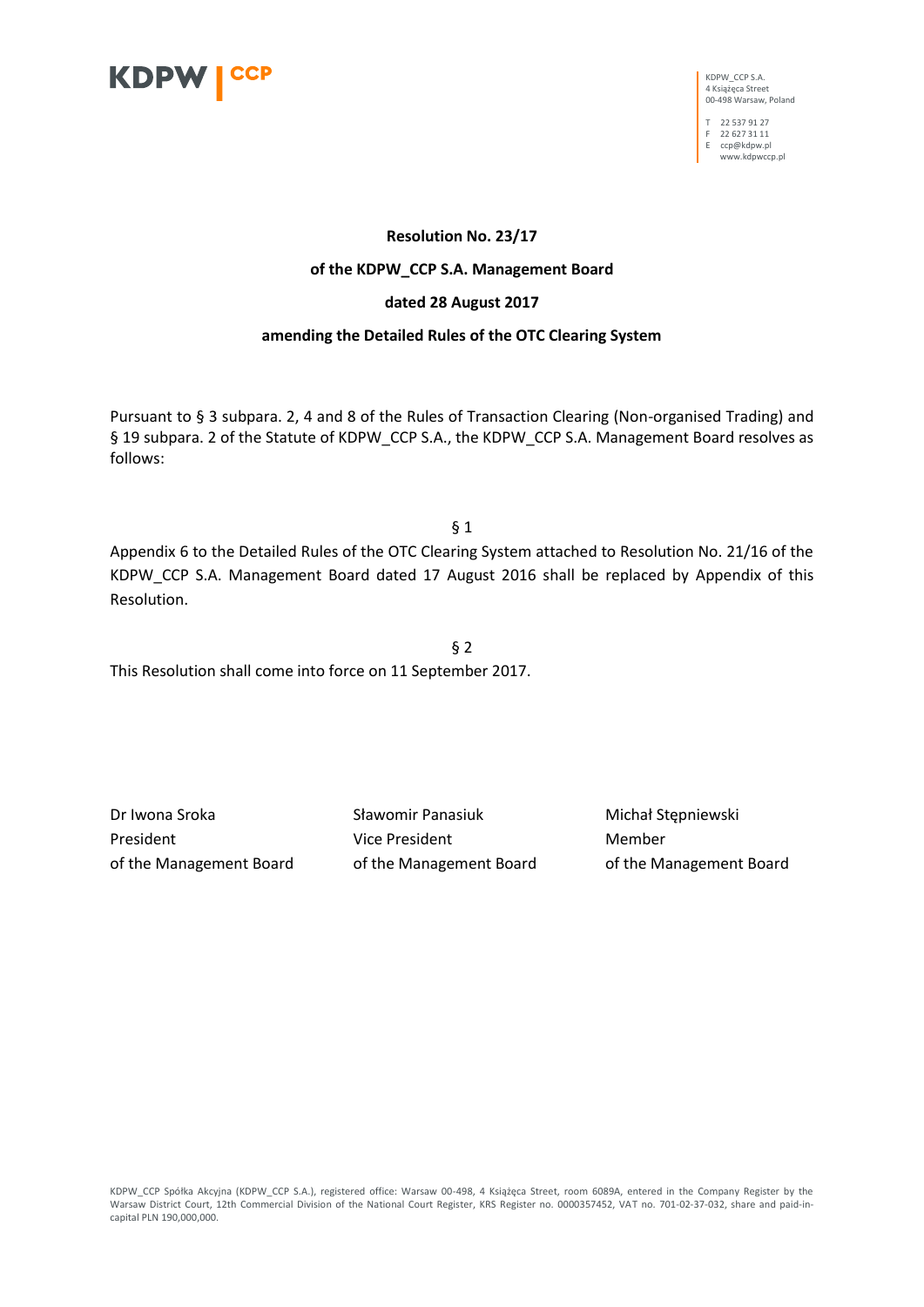*Appendix to the Resolution No. 23/17 of the Management Board of KDPW\_CCP S.A. dated 28 September 2017*

Appendix 6 to the Detailed Rules of the OTC Clearing System

# **Margin Calculation Methodology and Derivatives, Repo and Sell Transactions Valuation Methodology**

# **1. Overview**

This Appendix presents the valuation formulas for interest rate derivatives and repo transactions implemented in the KDPW\_OTC system, as well as the calculation algorithms used to determine the yield curve and to calculate historically simulated value at risk.

# **2. Valuation formulas for different types of financial instruments**

# **2.1 Definitions**

The valuation of a transaction is performed in the currency of the contract.

The definitions of symbols used in the valuation formulas are presented below.

| $r_{t, Z}$    | is the rate for curve Z at date t                                                                   |  |
|---------------|-----------------------------------------------------------------------------------------------------|--|
| $df_{t}$      | is the discount factor for a discount curve at date t                                               |  |
| $df_{Z,t}$    | is the discount factor at date t for curve Z consistent with the instrument tenor                   |  |
| znak          | is the counterparty sign, possible values: 1 or -1                                                  |  |
| N             | is the contract nominal amount                                                                      |  |
| $r_{FRA}$     | is the FRA rate                                                                                     |  |
| $t(d_1, d_2)$ | is the year fraction between date $d_1$ and $d_2$ , calculated according to the relevant convention |  |
| eff           | is the instrument effective date or coupon start date                                               |  |
| mat           | is the instrument maturity date or coupon end date                                                  |  |

# **2.2 FRA valuation**

FRAs are agreements where the counterparties determine the interest rate to be used at a future date for a specific amount in the transaction currency for a determined period. The FRA value is determined differently before and after the reference rate is set.

The value is determined as follows:

• before the reference rate is set:

• 
$$
PV_{FRA} = \text{znak } N \left[ df_{eff} - \left( 1 + r_{FRA} t (eff, mat) \right) df_{eff} \frac{df_{Z, mat}}{df_{Z,eff}} \right]
$$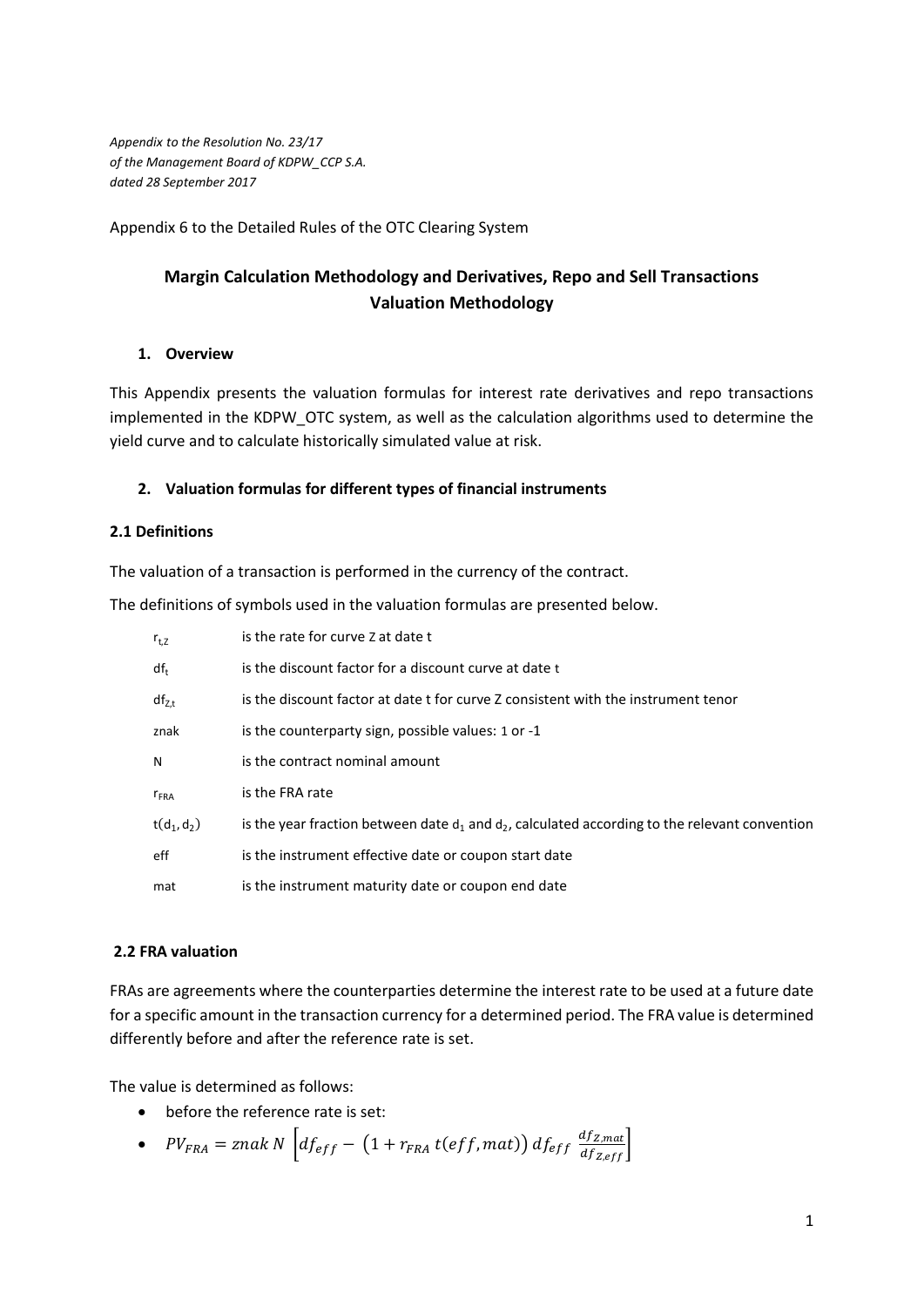# • after the reference rate is set:

$$
PV_{FRA} = znak \frac{(r_{fixing} - r_{FRA})N t (eff, mat)}{1 + r_{fixing} t (eff, mat)} df_{eff}
$$

# **2.3 IRS valuation**

Interest Rate Swaps is an agreement to exchange interest rate periodic and are made up of two interest cash flows. One counterparty pays interest calculated at a fixed interest rate (fixed leg) and receives interest calculated at a floating rate (floating leg); the other counterparty does the opposite. The contract value is the difference between the valuation of the received leg and the valuation of the paid leg. The valuation of each IRS leg is presented below.

• Fixed leg valuation:

$$
PV_{fixed}(t) = \sum_{j:mat(j)>t}^{M_{fixed}} r_{IRS,j} N_j t(eff(j),mat(j)) df_j
$$

where:

| $M_{fixed}$ | - is the number of interest periods of the fixed leg  |
|-------------|-------------------------------------------------------|
| $N_i$       | - nominal amount of the contract in interest period j |
| $r_{IRS,i}$ | - contractual IRS rate in interest period j           |

• Floating leg valuation:

$$
PV_{float}(t) = \sum_{j:mat(j)>t}^{M_{float}} N_j (r_j + m_j) t (eff(j), mat(j)) df_j
$$

$$
r_j = \begin{cases} r_{t,refix_j} \cdot index & t_{refix_j} \le t \\ r_{j,\propto} & t_{refix_j} > t \end{cases}
$$

where:

| $r_{i,\alpha}$        | - is the rate at date <i>j</i> for curve $\alpha$ , where $j = 0$ (first coupon cash flow) the rate may be set |
|-----------------------|----------------------------------------------------------------------------------------------------------------|
|                       | explicitly without an input rate                                                                               |
| $r_{t;refix_j,index}$ | - observed index rate on day $t_{refix_i}$                                                                     |
| $M_{float}$           | - is the number of interest periods of the floating leg                                                        |
| $m_i$                 | - is the additive margin (spread) in interest period j                                                         |

#### **2.4 Basis Swap valuation**

Basis Swaps are a type of interest rate swaps for which both parties pay interest at a different floating rate. The contract value is the difference between the valuation of the received leg and the valuation of the paid leg. The valuation of each leg is presented below.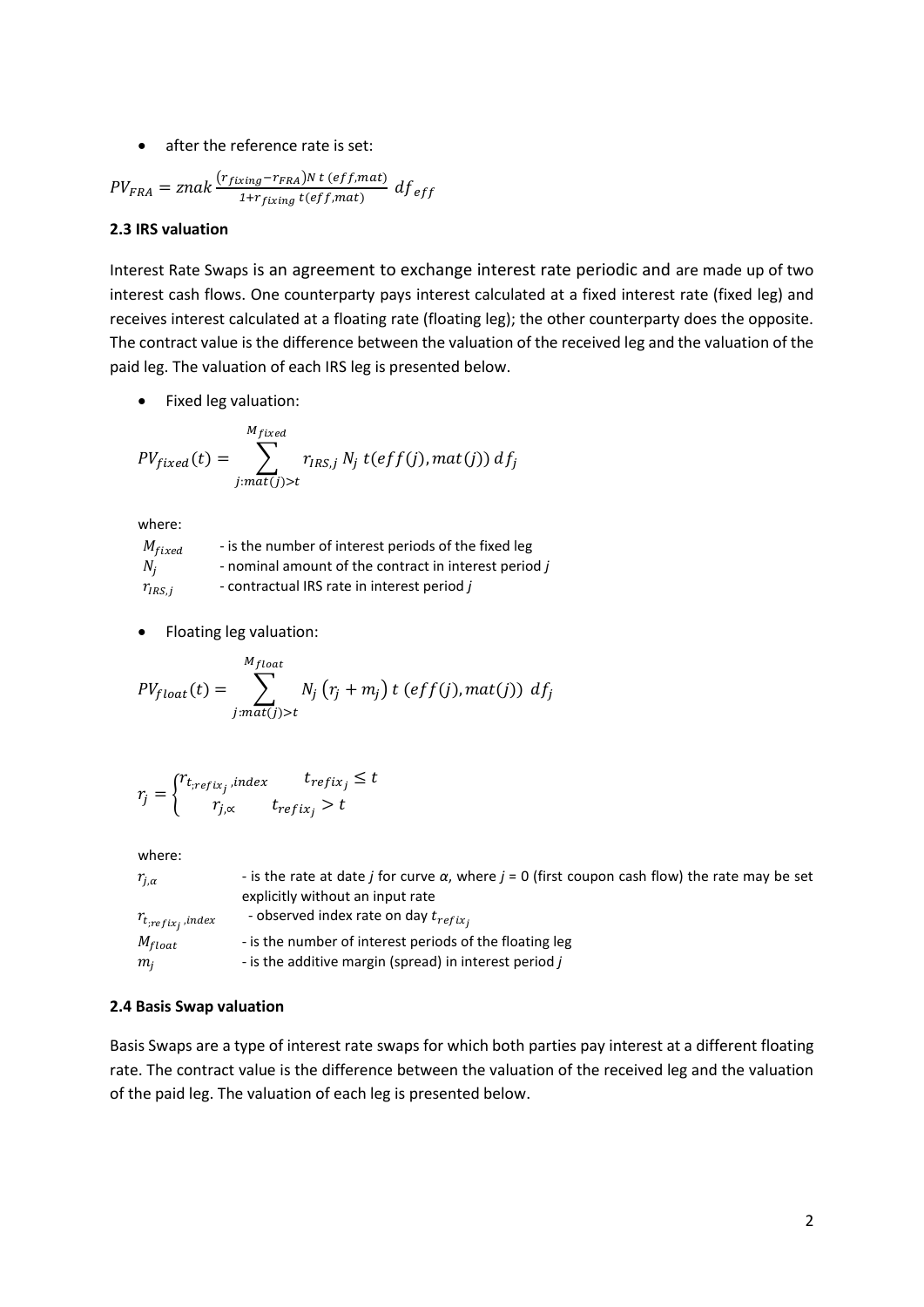$$
PV_A(t) = \sum_{j:mat(j)>t}^{T} N_j(r_{j,A} + m_{A,j}) t(eff(j),mat(j)) df_j
$$

$$
PV_B(t) = \sum_{j:mat(j)>t}^{T} N_j(r_{j,B} + m_{B,j}) t\big(eff(j),mat(j)\big) df_j
$$

where:

$$
r_j = \begin{cases} r_{trefix_j} , index & t_{refix_j} \le t \\ r_{j,\propto} & t_{refix_j} > t \end{cases}
$$

| $r_{t;refix_j,index}$ | the index rate observed on day $t_{refix_i}$                                                                               |
|-----------------------|----------------------------------------------------------------------------------------------------------------------------|
| index                 | rate index for a given floating leg                                                                                        |
| $r_{i,\alpha}$        | is the rate at date <i>j</i> for curve $\propto$ , where <i>j</i> = 0 it is the rate which may be determined for the first |
|                       | cash flow                                                                                                                  |
|                       | is the number of interest periods                                                                                          |
| $m_{A,i}m_{B,i}$      | is the additive margin (spread) in the interest period                                                                     |

## **2.5 OIS valuation**

OIS are fixed to floating interest rate swaps where the floating leg is indexed to the overnight rate (POLONIA rate in Poland, EONIA in EUR currency). OIS swap two cash flows: a fixed leg which is a oneoff cash flow of interest set at a fixed rate determined in the contract for a specific nominal amount, and a floating leg which is a one-off cash flow of interest compounded over every day set at an overnight rate for a specific nominal amount. The settlement amount is the absolute value of the difference between the two legs. The valuation of each leg is presented below.

$$
PV_{fixed} = \sum_{j:mat(j)>t}^{T} N \ r_{OIS} \ t(eff(j),mat(j)) \ d f_{OIS,j}
$$

where:

 $r_{OIS}$  - set fixed rate of the contract

 $PV_{float}(t) = NR' t (eff, mat) df_{OIS, mat}$ 

$$
R' = int(R * 104 + 0.5)/104
$$
  

$$
R = \left(\prod_{i=1}^{T} (1 + r_i t(eff(i), mat(i))) - 1\right) / t (eff, mat)
$$

where:

T - is the number of interest periods in the term of the contract,  $r_i = \begin{cases} r_{i, index} + s & i \leq t \\ r_{i, max} + s & i > t \end{cases}$  $r_{i,0IS} + s$   $i > t$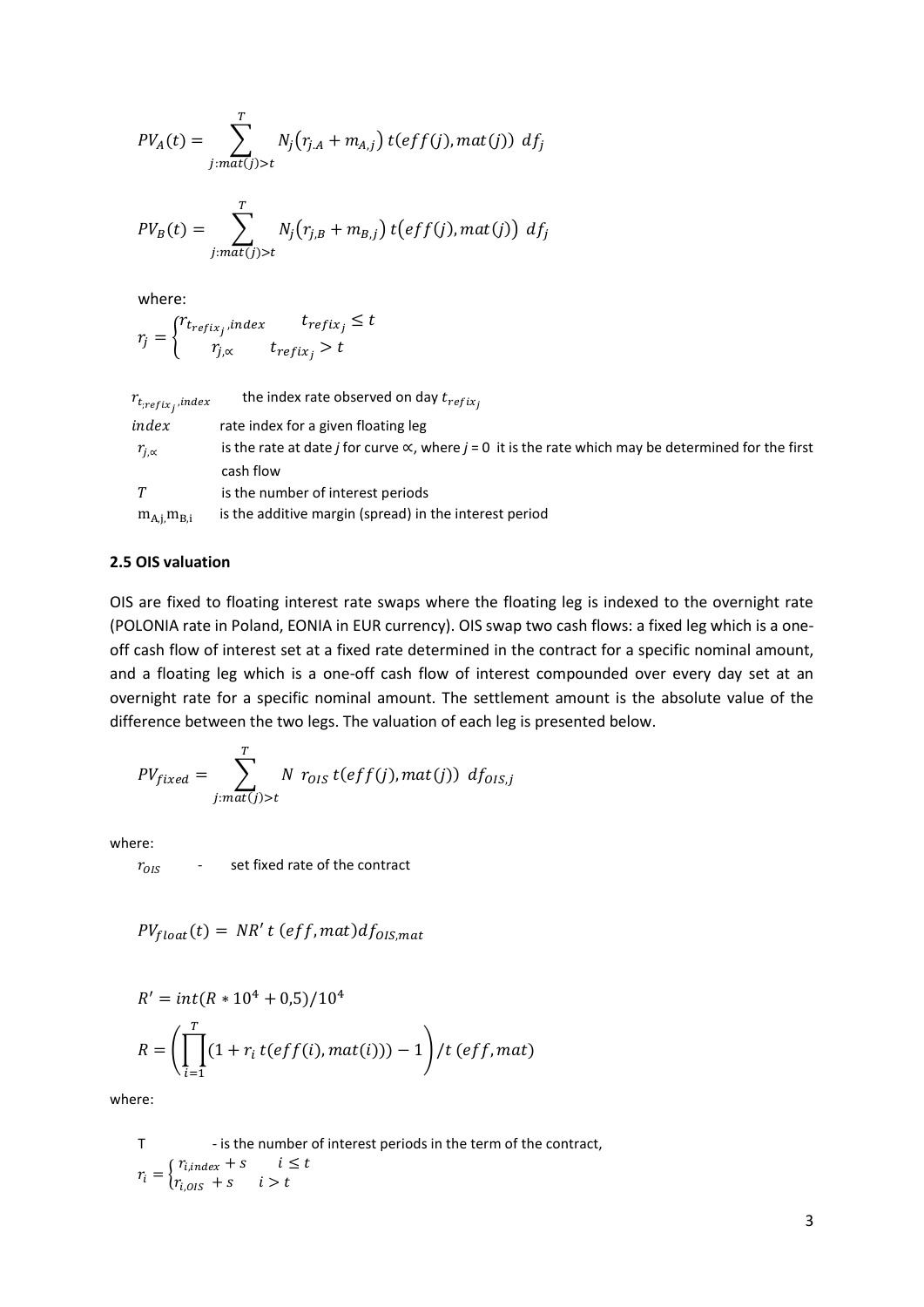| $r_{i,index}$ | - observed the index rate at day i                                  |
|---------------|---------------------------------------------------------------------|
| $r_{i.01S}$   | - OIS curve rate at the start date of interest period i             |
|               | - is the additive margin (spread)                                   |
| R             | - is the effective interest rate                                    |
| R'            | - is the effective interest rate rounded off to four decimal places |

#### **2.6 Valuation of additional cash flows**

If there are additional cash flows under the terms of the transaction, their valuation is determined as follows:

$$
NPV_{fee} = \sum_{i=1}^{k} znak F_i df_i
$$

where:

|  | - number of additional cash flows                                                                                        |
|--|--------------------------------------------------------------------------------------------------------------------------|
|  | $F_i$ - amount of <i>i</i> -th cash flow                                                                                 |
|  | znak $\qquad$ - $\qquad$ 1 if the additional cash flow is to be received or -1 if the additional cash flow is to be paid |

## **2.7 Valuation of repo transactions**

The contract value before the settlement of the first leg is calculated as follows:

$$
PV = znak (N_{Bonds} MarketPrice(t)df_{spot} - GrossAmount1 df_{t1})
$$

$$
- znak (N_{Bonds} MarketPrice(t)df_{spot} - GrossAmount2 df_{t2})
$$

where:

| $N_{Bonds}$     | - is the transaction volume                                                                                    |
|-----------------|----------------------------------------------------------------------------------------------------------------|
| t1              | - is the settlement date of the first leg                                                                      |
| t2              | - is the settlement date of the second leg                                                                     |
| GrossAmount1    | - is the settlement amount of the first leg                                                                    |
| GrossAmount2    | - is the settlement amount of the second leg                                                                   |
| MarketPrice (t) | - is the settlement price of bonds on day t (including interest accrued since the last<br>coupon payment date) |
| $df_{spot}$     | - discount factor from day t+2 to current date                                                                 |
| $df_{t2}$       | - discount factor from day t2 to current date                                                                  |
| znak            | - constant equal to -1 for the repo counterparty and 1 for the reverse repo<br>counterparty                    |

The contract value after the settlement of the first leg is calculated as follows:

 $PV = -znak(N_{Bonds} MarketPrice(t)df_{spot} - GrossAmount2df_{t2})$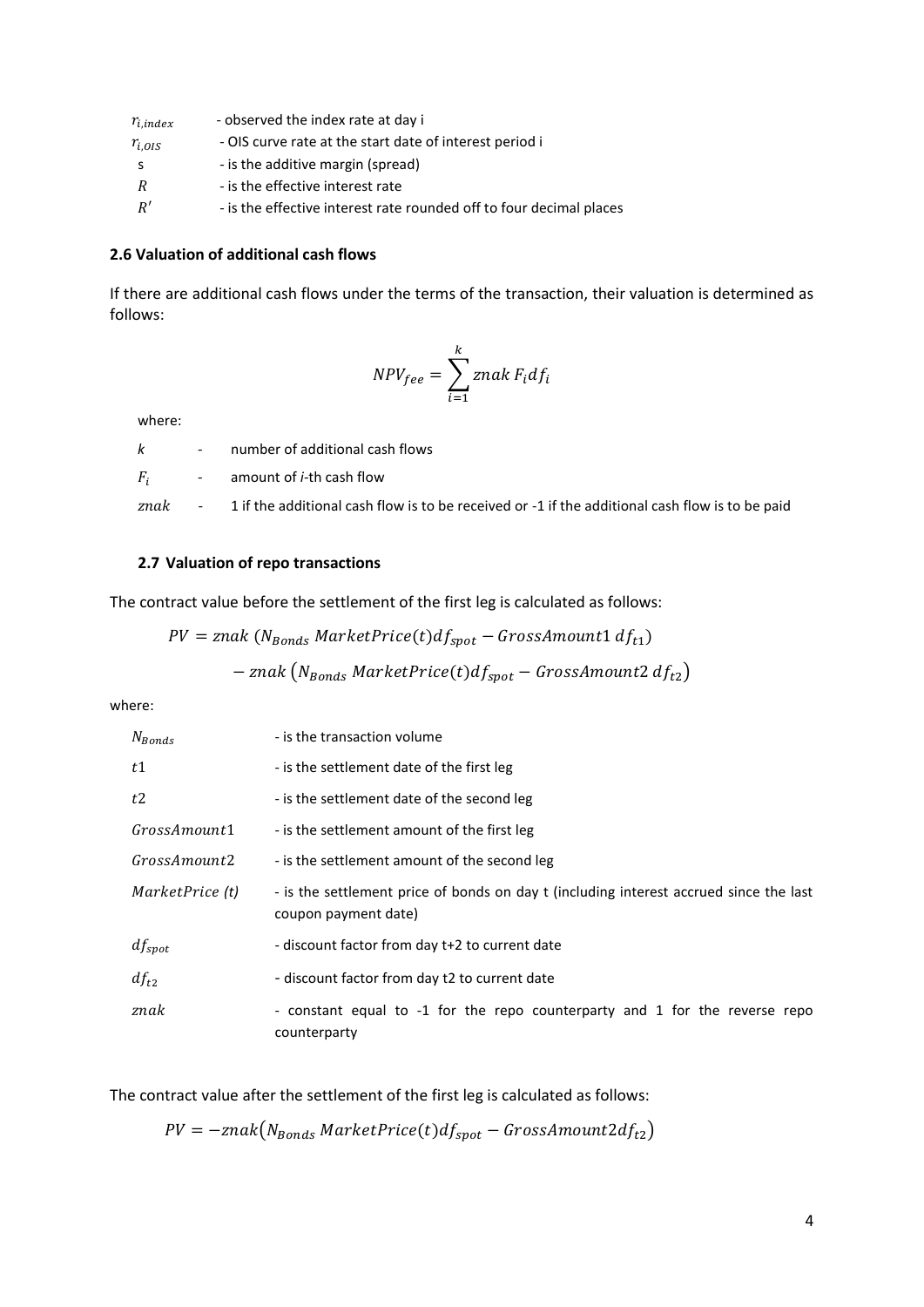# **2.8 Valuation of sell transactions**

$$
PV = znak(N_{Bonds}\ MarketPrice(t)df_{spot} - GrossAmountdf_t)
$$

where:

| znak        | constant equal to -1 for the seller and 1 for the buyer |
|-------------|---------------------------------------------------------|
| GrossAmount | sell transaction settlement amount                      |
| $df_t$      | discount factor from day t to current date              |

# **3. Determining the yield curve**

Yield curve generation is an essential step in the valuation of interest rate products. The curve represents the relationship between the interest rate and time for a specific currency.

Yield curves are implied from market observable interest rate instruments (input rates).

The yield curve is made up of a term structure of observable input interest rates of different maturities  $r_t$  and the resultant zero coupon discount factors  $df_t$  implied by the input rates at time  $t.$ 

Each term structure groups input rates with a common asset, tenor and currency but of different maturities.

Discount factors are derived from the CASH, FRA, IRS and OIS observable input rates using the bootstrapping method. Discount factors between intermediary points are derived using the loglinear interpolation method.

# **3.1 Definitions**

| - is the discount factor at time $t$<br>$df_t$ |                                                   |
|------------------------------------------------|---------------------------------------------------|
| $r_{t}$                                        | - is the input rate with maturity at time t       |
| t(d1, d2)                                      | - is the year fraction between date $d1$ and $d2$ |

# **3.2 Curve bootstrapping**

Discount factors are implied from input rates iteratively in order of maturity. The initial discount factor is derived first for the shortest maturity. Each next discount factor is derived from previously established values.

# **3.3 Curve generation for Cash and FRA inputs**

# 3.3.1 Calculation of initial discount factor

The first step of curve generation is to derive the initial discount factor  $df_{on}$ . It is derived from the overnight rate  $r_{on}$  as follows:

$$
df_{on} = \frac{1}{1 + r_{on}t(0, on)}
$$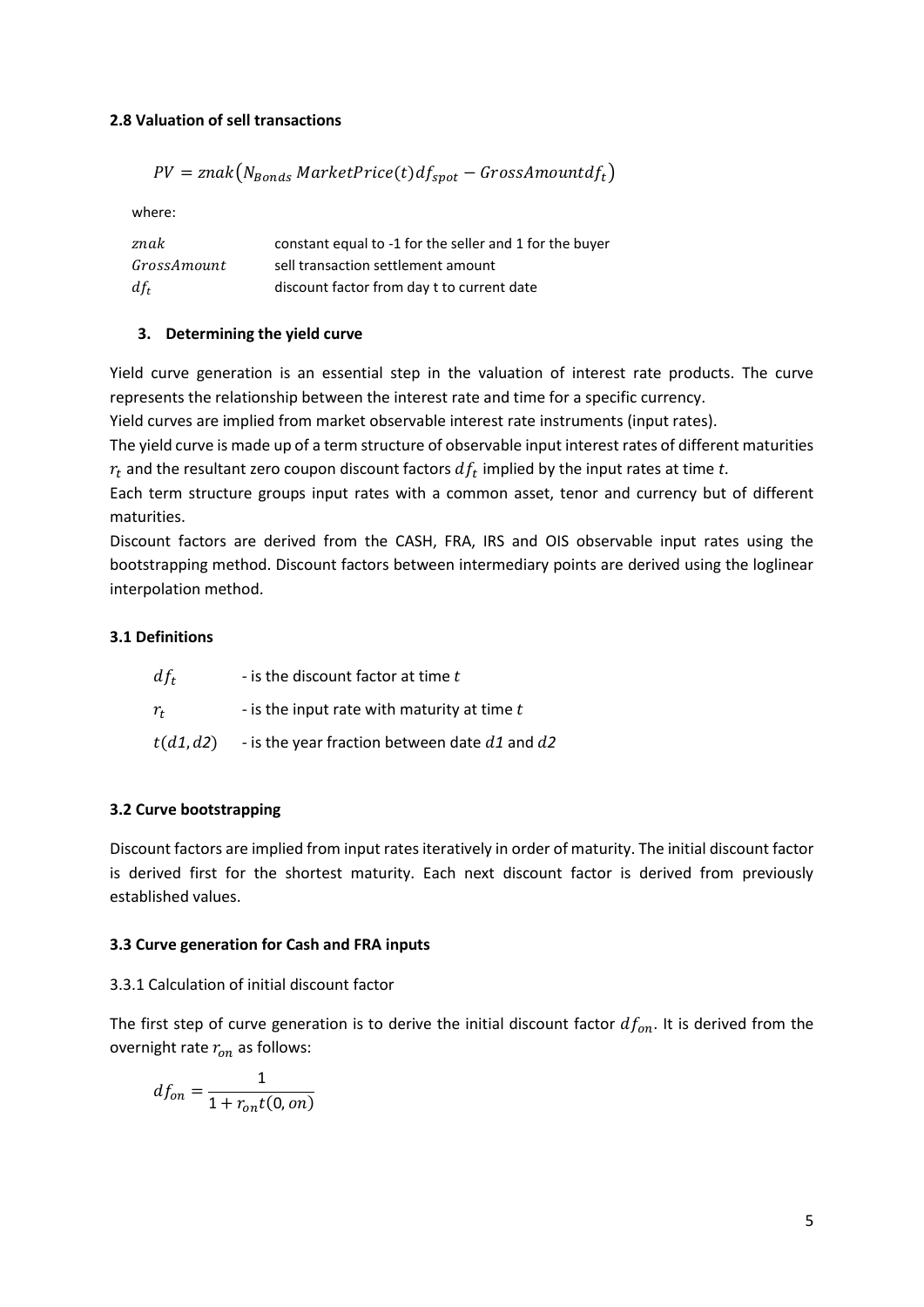#### 3.3.2 Calculation of remaining discount factors

The remaining discount factors are calculated in order of maturity (from the shortest to the longest) as follows:

$$
df_{mat(i)} = \left(\frac{1}{1 + r_i t\big(eff(i), mat(i)\big)}\right) df_{eff(i)}
$$

where:

 $eff(i)$  - is the effective date of instrument i

 $mat(i)$  - is the maturity date of instrument i

If  $df_{eff(i)}$  is unknown, it is interpolated from the two nearest discount factors.

## **3.4 Curve generation for IRS inputs**

The system supports two methods to derive the discount factor  $df_t$ , from an input swap rate  $r_t$ : **FIXEDLEG** – the final fixed coupon is derived from all known fixed coupons for the swap **FLOATLEG** – the final floating coupon is derived from all known fixed coupons and floating coupons for the swap.

## 3.4.1 FIXEDLEG method

The final fixed cash flow is derived from all previous known fixed cash flows as follows: For each input rate  $r_{s(N,t)}$  , the zero coupon rate for period t must be derived:

- $r_{\rm s}$ - is the input rate for swap s
- $N$  is the number of coupons paid annually
- $t -$  is the tenor in years

In order to derive this rate, the theoretical price of a bond is calculated as the present value of the cash flows to be received in the future. As the par rate is used the present value of the future coupon payments and the nominal amount is equal to 1.

$$
1 = \frac{(r_{s(N,t)}t(eff(1),mat(1))df_1) + (r_{s(N,t)}t(eff(2),mat(2))df_2) + \dots + (1 + r_{s(N,t)}t(eff(n),mat(n)))df_n)}{df_{eff(s)}}
$$

where:

| $df_{eff(s)}$ | - is the discount factor on the effective date of swap s |
|---------------|----------------------------------------------------------|
| eff(n)        | - is the effective date of coupon $n$                    |
| mat(n)        | - is the maturity date of coupon $n$                     |

This can be rearranged as:

$$
df_n = \frac{1 - \frac{r_{S(N,t)}}{df_{eff(s)}} \sum_{i=1}^{n-1} t\big( eff(i), mat(i)\big) df_i}{\big(1 + r_{S(N,t)} t\big( eff(n), mat(n)\big)\big)} df_{eff(s)}
$$

This enables us to solve for  $df_n$  from the known fixed coupons.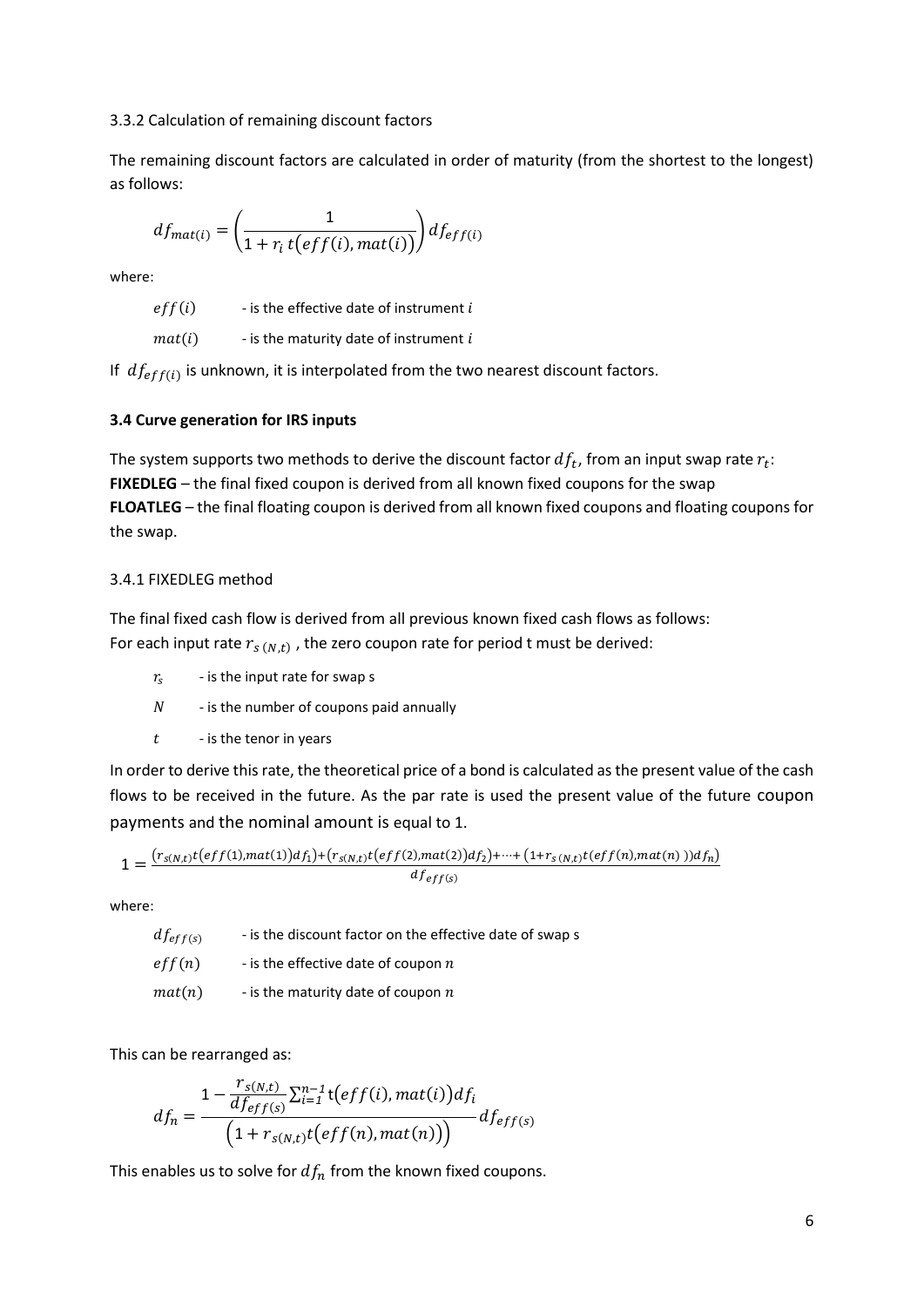## 3.4.2 FLOATLEG method

The FLOATLEG approach derives the final floating coupon from a combination of all known fixed and floating coupons. The fixed coupons are derived from the discount curve, and the floating coupons are derived from a combination of the discount curve and the forward curve.

The FLOATLEG bootstrap approach uses the following methodology.

For a par swap, the NPV of the fixed leg equals the NPV of the floating leg.

$$
\sum_{i=1}^{n_{fixed}} r_s(N,t) df_{i,D} t\big( eff(i), mat(i) \big) = \sum_{i=1}^{n_{float}} r_i df_{i,D} t\big( eff(i), mat(i) \big)
$$

where:

 $r_i$ is the forward rate for floating coupon i

 $\mathbb{R}^2$ 

 $df_{i,D}$  is the discount factor from discounting curve D for end day of coupon i

Rearranging the above enables us to solve for the forward rate of the final floating coupon:

$$
r_{n_{float}} df_{n_{float}.D} t\left( eff(n_{float}), mat(n_{float}) \right)
$$
  
= 
$$
\sum_{i=1}^{n_{fixed}} r_{s(N,t)} df_{i,D} t\left( eff(i), mat(i) \right) - \sum_{i=1}^{n_{float-1}} r_i df_{i,D} t\left( eff(i), mat(i) \right)
$$

The final discount factor can be derived from the implied forward rate as follows:

$$
df_{n_{float}.F} = \frac{df_{n_{float}-1,F}}{r_{n_{float}} t\left(eff\left(n_{float}\right),mat\left(n_{float}\right)\right) + 1}
$$

where:

 $df_{n_{float}F}$  - is the discount factor from curve F for end date of coupon  $n_{float}$ 

The discount factors  $df_{n,D}$  are derived from the discount curve D using the FIXEDLEG method described in section 3.4.1. The discount factors  $df_{n_{,F}}$  for curve F are derived iteratively using the above approach.

#### 3.4.3 Swap rate interpolation

When the curve is bootstrapped, discount factors for more than one cash flow may be unknown. Interpolation is required in order to derive the unknown cash flows. KDPW\_CCP determines the unknown swap rates through cubic spline interpolation.

#### **3.5 Interpolation methods**

KDPW\_CCP system derives missing discount factors using the loglinear interpolation method.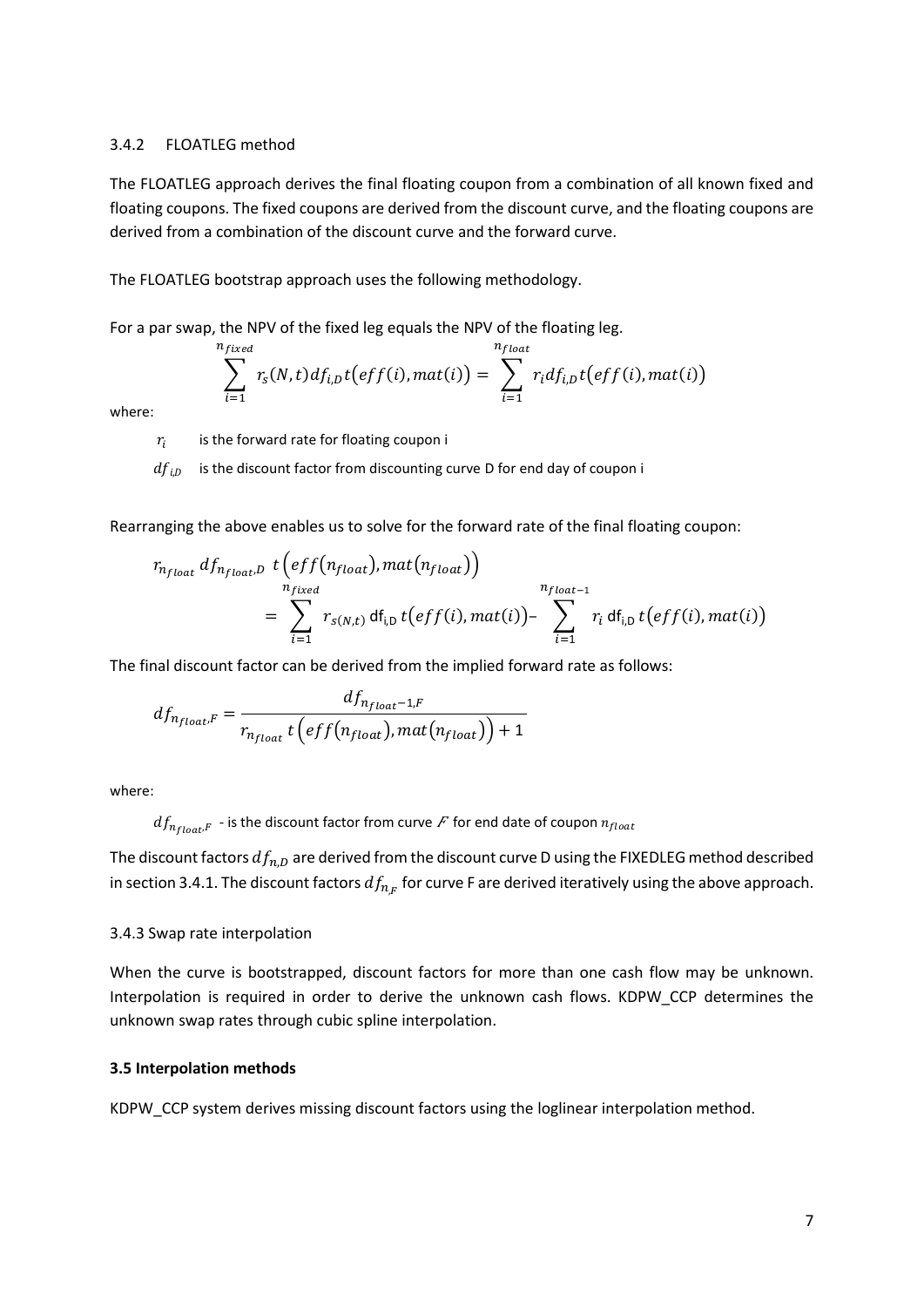## **3.6 Exceptions**

In certain cases, curve inputs are not available due to lack of liquidity or for other reasons. Bootstrapping issues can also occur during the yield curve calculation process. This section describes common exceptions and how they are handled by the KDPW\_CCP system.

# 3.6.1 First curve input effective date later than business date

If the first curve input effective date is after the business date, then both the effective date discount factor  $df_{eff}$  and the maturity date discount factor  $df_{mat}$  are unknown. In that case, KDPW\_CCP approximates them as follows:

• First, an approximate discount factor  $df_{\sim mat}$  is calculated:

$$
df_{\sim mat} = \frac{1}{1 + (r_t t(0, mat))}
$$

 $df_{eff}$  can then be interpolated:

$$
df_{eff} = 1 - (1 - df_{\sim mat}) \frac{t(0, eff)}{t(0, mat)}
$$

• Finally,  $df_{mat}$  can be derived in the same manner as other curve input points:

$$
df_{mat} = \left(\frac{1}{\left(1 + \left(r_t \ t(eff, mat)\right)\right)}\right) df_{eff}
$$

# 3.6.2 Second curve input effective date later than business date

If the effective date of the second curve input is later than the business date, both  $df_{eff(2)}$  and  $df_{mat(2)}$  will be unknown for this curve input (unless the effective date for this curve input is the same as the maturity date of the first curve input).

Approximation is required to derive either  $df_{eff(2)}$  or  $df_{mat(2)}$ . The KDPW\_CCP system extrapolates  $df_{\sim eff(2)}$  from the first discount factor as follows:

$$
df_{\sim eff(2)} = 1 - \left(1 - df_{mat(1)}\right) \frac{t(0, eff(2))}{t(0, mat(1))}
$$

 $df_{mat(2)}$  can then be derived in the same manner as other curve input points using  $df_{\sim eff(2)}$ .

#### 3.6.3 Multiple curve inputs mature on the same date

If multiple curve input points have the same maturity date, KDPW\_CCP chooses one curve input only. Precedence is given to CASH rates over FRAs, and FRAs over Swaps.

#### **4. Calculating the required initial margin**

The required initial margin is equal to the value of HVaR (i.e. VaR calculated using historic scenarios) for a given account while applying the following parameters: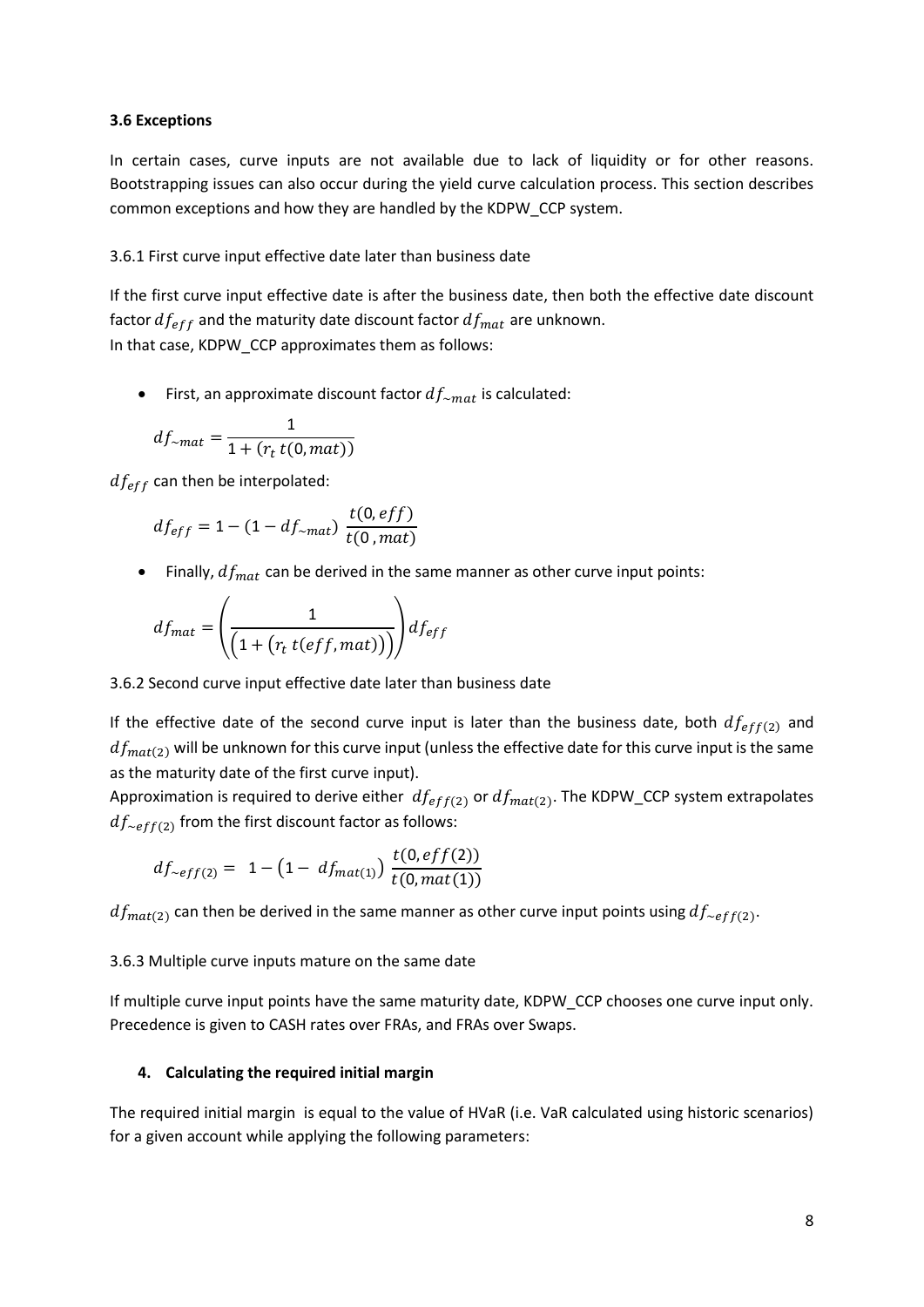- holding period
- confidence level
- decay rate
- number of historical events (time horizon)
- method used to calculate rates for VaR scenarios

# **4.1 Overview**

KDPW\_CCP performs a Value at Risk (HVaR) calculation. The model calculates a potential Profit / Loss (PL) based on historical market movements within the set time horizon. Statistical analysis of the P&L sample space is then used.

Calculation of margins (and other risk measures, if any) is a three-step process:

- generate scenarios from the market history;
- price the portfolio using each of the generated historical scenarios;
- calculate quantile values.

# **4.2 Scenario generation**

The HVaR model generates market scenarios based on historical market movements over a specified date range, from today to a specified date in the past.

Scenarios are generated in the date range:

 $(t - N)$  do  $(t)$ 

where:

- $t$  is the current business day
- $N$  is the number of the historical observation period

Each scenario *i* is defined as the vector of *n* market inputs that impact the value of the portfolio.

For interest rates, KDPW\_CCP calculates  $\delta_i$  using the additive movement which includes scaling of the portfolio holding period:

 $\delta_i = r_t + \sqrt{l (r_{i+1} - r_i)}$ 

and for fx rates it uses the multiplicative movement:

$$
\delta_i = \max(0, r_t(1 + \left(\frac{r_{i+1}}{r_i} - 1\right)\sqrt{l})).
$$

# **4.3 Valuation under scenarios**

The portfolio is valued as at today's business date for each scenario using the historical market inputs. This results in the following vector *V* of potential loss: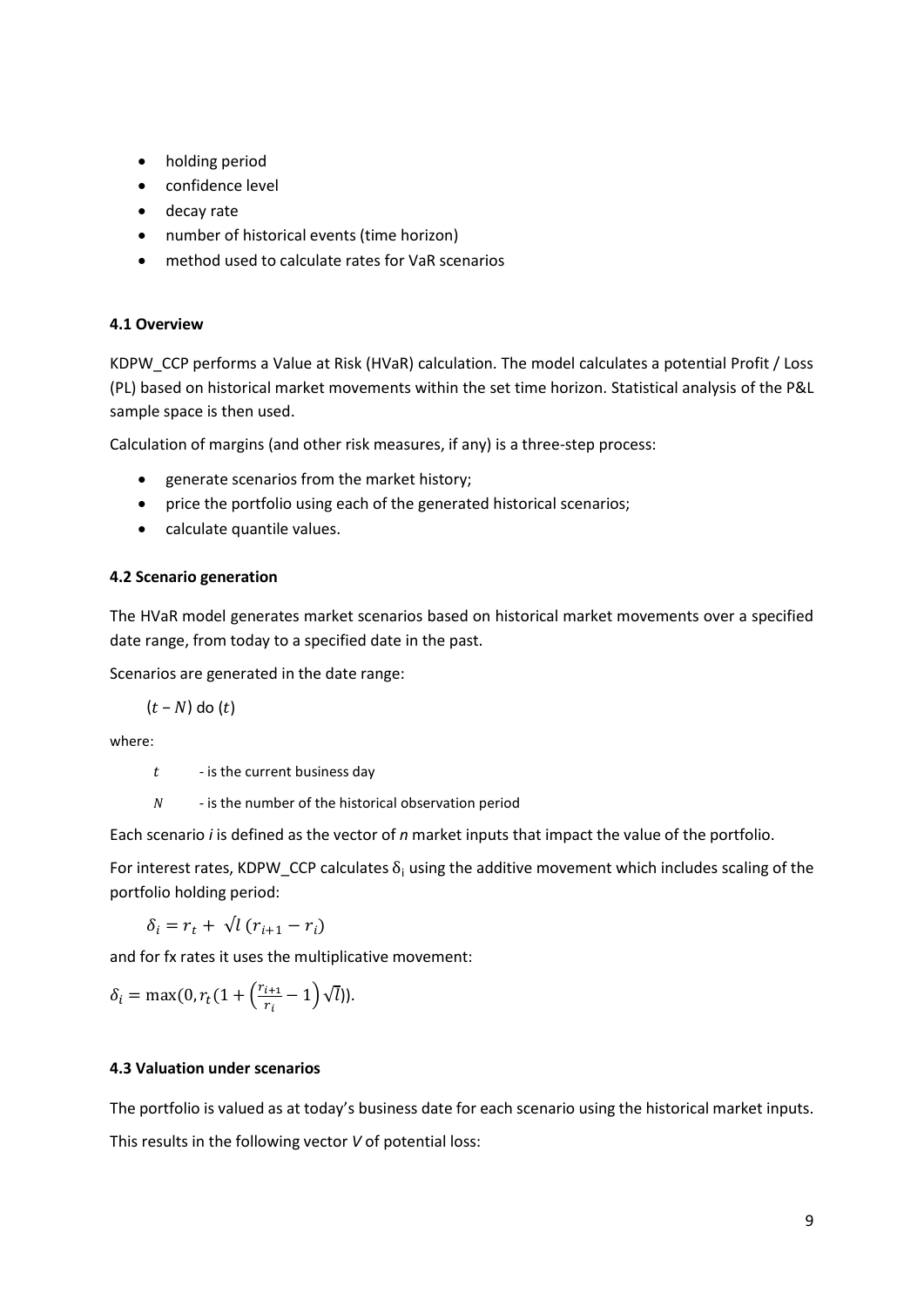$$
V = \begin{bmatrix} \sum_{c=1}^{Y} (MtM_{1,c} - MtM_{t,c})ExR_{1,c} \\ \sum_{c=1}^{Y} (MtM_{2,c} - MtM_{t,c})ExR_{2,c} \\ \dots \\ \sum_{c=1}^{Y} (MtM_{N,c} - MtM_{t,c})ExR_{N,c} \end{bmatrix}
$$

where:

-is the number of scenarios,

 $MtM_{i,c}$ - is the hypothetical value of the portfolio of transactions in currency *c* in scenario *i* in the range 1 to N,

 $MtM_{t.c.}$ - is the mark to market of the portfolio of transactions in currency *c*,

 $ExR_{i,c}$ *-* is the fx rate under scenario *i*, used to convert the value of the portfolio in currency *c* to PLN.

Given a portfolio of *m* trades, the potential PV<sub>i</sub> is calculated in PLN as:

$$
MtM_{i,c} = \sum_{j=1}^{m} f(T_{j,c}, s_{i,c})
$$

where:

 $f$  - is the function which returns the valuation of transaction  $T_i$  in currency *c* in scenario  $s_i$  $T_{i,c}$ - is the j-th trade in currency *c* in the portfolio  $S_{i,c}$ - is scenario *i* for currency *c*

#### **4.4 Calculating the margin**

In its statistical analysis of a sample of potential Profit / Loss values, KDPW\_CCP assumes that scenarios used in the portfolio valuation are assigned equal weights (each scenario has equal probability).

When calculating percentiles, vector values are ordered from lowest (largest loss) to highest (largest profit). Given *N* ranked valued from the sector *V*, the rank *x* L for target percentile *P* is calculated as:

$$
x = \frac{P}{100} (N - 1) + 1
$$

Then splitting *n* into its integer *k* and decimal component *d*, such that  $x = k + d$ , we calculate the percentile value P  $(v_P)$  as:

$$
v_{P} = \begin{cases} v_{1}, & x = 1 \\ v_{N}, & x = N \\ v_{k} + d(v_{k+1} - v_{k}), & 1 < x < N \end{cases}
$$

The value  $V_p$  is the required level of initial margin.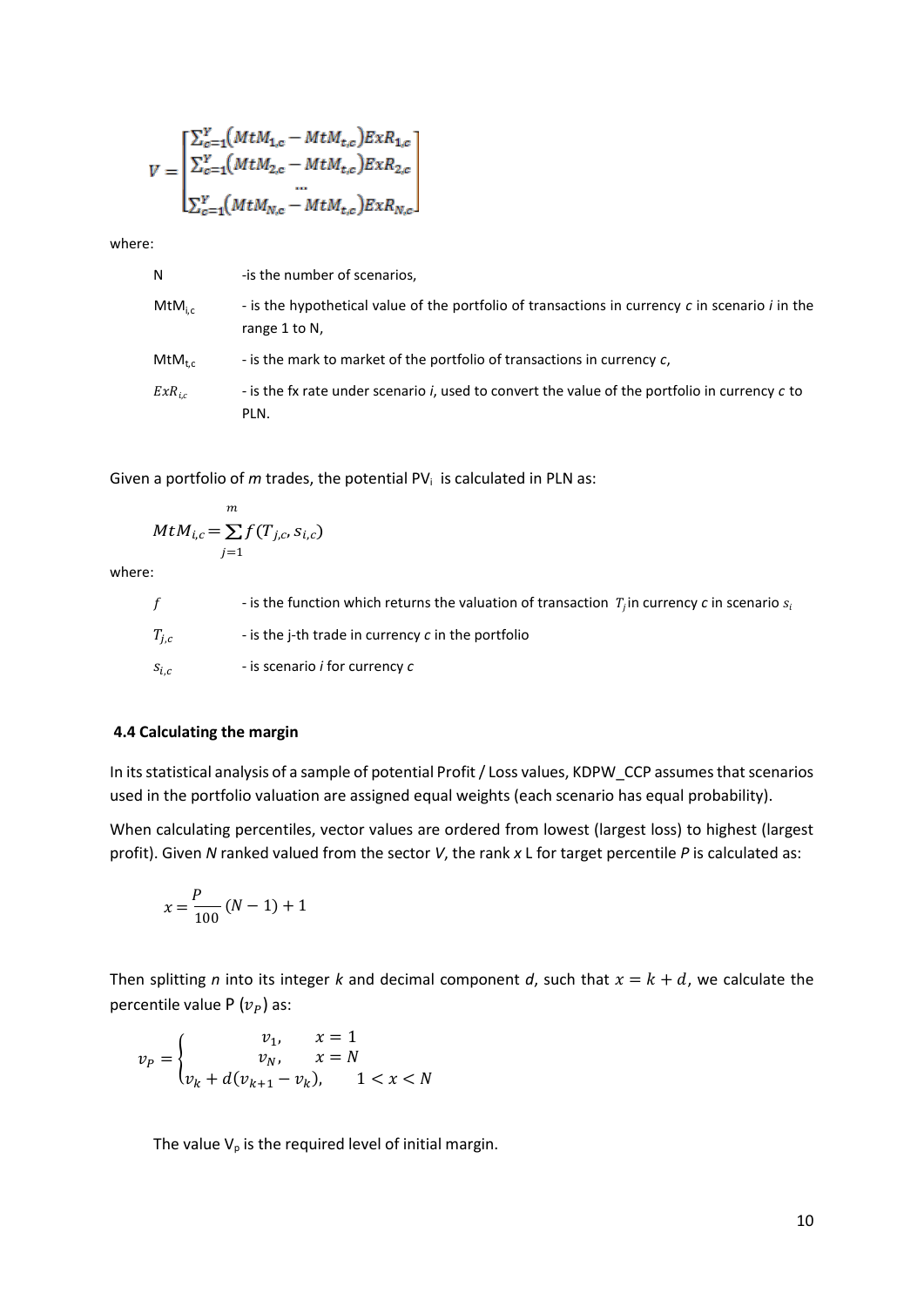# **5. Definition of projection curves and discount curves**

# **5.1 Projection curves**

# 5.1.1 1M curve

|            | <b>PLN</b>     | <b>EUR</b>       |
|------------|----------------|------------------|
| 1M         | <b>WIBOR</b>   | <b>EURIBOR</b>   |
| 2M         | <b>FRA 1x2</b> | IRS 2m1s         |
| 3M         | FRA 2x3        | IRS 3m1s         |
| 6M         | IRS 6m1s       | IRS 6m1s         |
| 9M         |                | IRS 9m1s         |
| 1Y         | IRS 1y1s       | IRS 1y1s         |
| 2Y         | IRS 2y1s       | IRS 2y1s         |
| 3Y         | IRS 3y1s       | IRS 3y1s         |
| 4Y         |                | IRS 4y1s         |
| 5Y         |                | IRS 5y1s         |
| 6Y         |                | IRS 6y1s         |
| <b>7Y</b>  |                | IRS 7y1s         |
| <b>8Y</b>  |                | IRS 8y1s         |
| 9Υ         |                | IRS 9y1s         |
| 10Y        |                | <b>IRS 10y1s</b> |
| 12Y        |                | <b>IRS 12y1s</b> |
| 15Y        |                | <b>IRS 15y1s</b> |
| <b>20Y</b> |                | <b>IRS 20y1s</b> |
| 30Y        |                | IRS 30y1s        |
| 50Y        |                | <b>IRS 50y1s</b> |

# 5.1.2 3M curve

|    | <b>PLN</b>     | <b>EUR</b>     |
|----|----------------|----------------|
| 3M | <b>WIBOR</b>   | <b>EURIBOR</b> |
| 4M | <b>FRA 1x4</b> | <b>FRA 1x4</b> |
| 5M | <b>FRA 2x5</b> | <b>FRA 2x5</b> |
| 6M | FRA 3x6        | FRA 3x6        |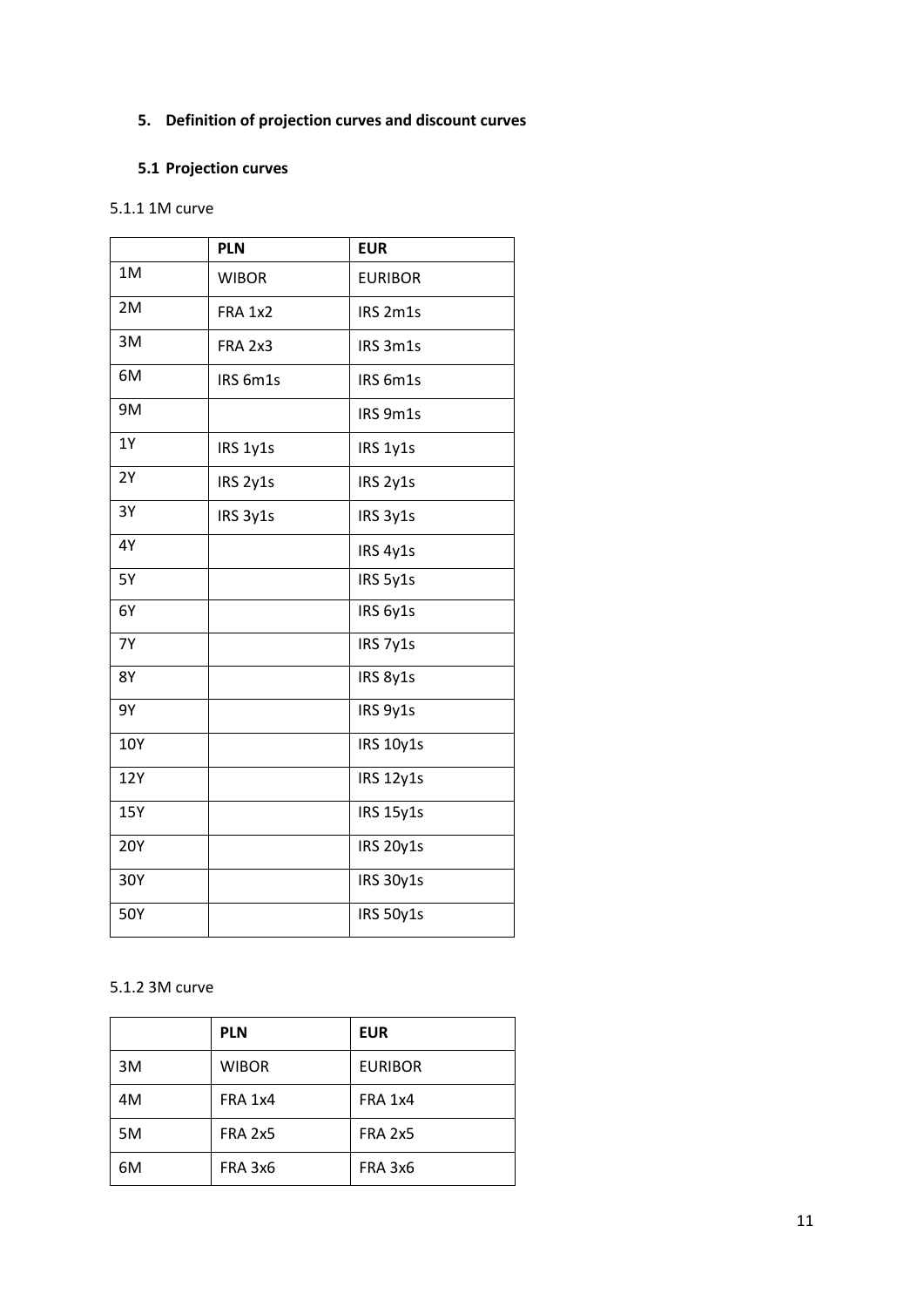| 7M        | <b>FRA 4x7</b>   | <b>FRA 4x7</b>                   |
|-----------|------------------|----------------------------------|
| 8M        | FRA 5x8          | FRA 5x8                          |
| 9M        | FRA 6x9          | <b>FRA 6x9</b>                   |
| 10M       | <b>FRA 7x10</b>  | <b>FRA 7x10</b>                  |
| 11M       | <b>FRA 8x11</b>  | <b>FRA 8x11</b>                  |
| 1Y        | <b>FRA 9x12</b>  | <b>FRA 9x12</b>                  |
| 15M       | <b>FRA 12x15</b> | <b>FRA 12x15</b>                 |
| 18M       | <b>FRA 15x18</b> | 15x18/IRS<br><b>FRA</b><br>18m3s |
| 21M       | <b>FRA 18x21</b> | <b>FRA 18x21</b>                 |
| 2Y        | <b>FRA 21x24</b> | FRA 21x24/IRS 2y3s               |
| 3Y        | IRS 3y3s         | IRS 3y3s                         |
| 4Y        | IRS 4y3s         | IRS 4y3s                         |
| 5Y        | IRS 5y3s         | IRS 5y3s                         |
| 6Y        | IRS 6y3s         | IRS 6y3s                         |
| <b>7Y</b> | IRS 7y3s         | IRS 7y3s                         |
| <b>8Y</b> | IRS 8y3s         | IRS 8y3s                         |
| 9Υ        | IRS 9y3s         | IRS 9y3s                         |
| 10Y       | <b>IRS 10y3s</b> | <b>IRS 10y3s</b>                 |
| 12Y       | <b>IRS 12y3s</b> | IRS 12y3s                        |
| 15Y       | <b>IRS 15y3s</b> | <b>IRS 15y3s</b>                 |
| 20Y       | IRS 20y3s        | <b>IRS 20y3s</b>                 |
| 30Y       |                  | <b>IRS 30y3s</b>                 |
| 40Y       |                  | <b>IRS 40y3s</b>                 |
| 50Y       |                  | <b>IRS 50y3s</b>                 |

# 5.1.3. 6M curve

|    | <b>PLN</b>     | <b>EUR</b>     |
|----|----------------|----------------|
| 6M | <b>WIBOR</b>   | <b>EURIBOR</b> |
| 7M | <b>FRA 1x7</b> | <b>FRA 1x7</b> |
| 8M | <b>FRA 2x8</b> | <b>FRA 2x8</b> |
| 9M | <b>FRA 3x9</b> | <b>FRA 3x9</b> |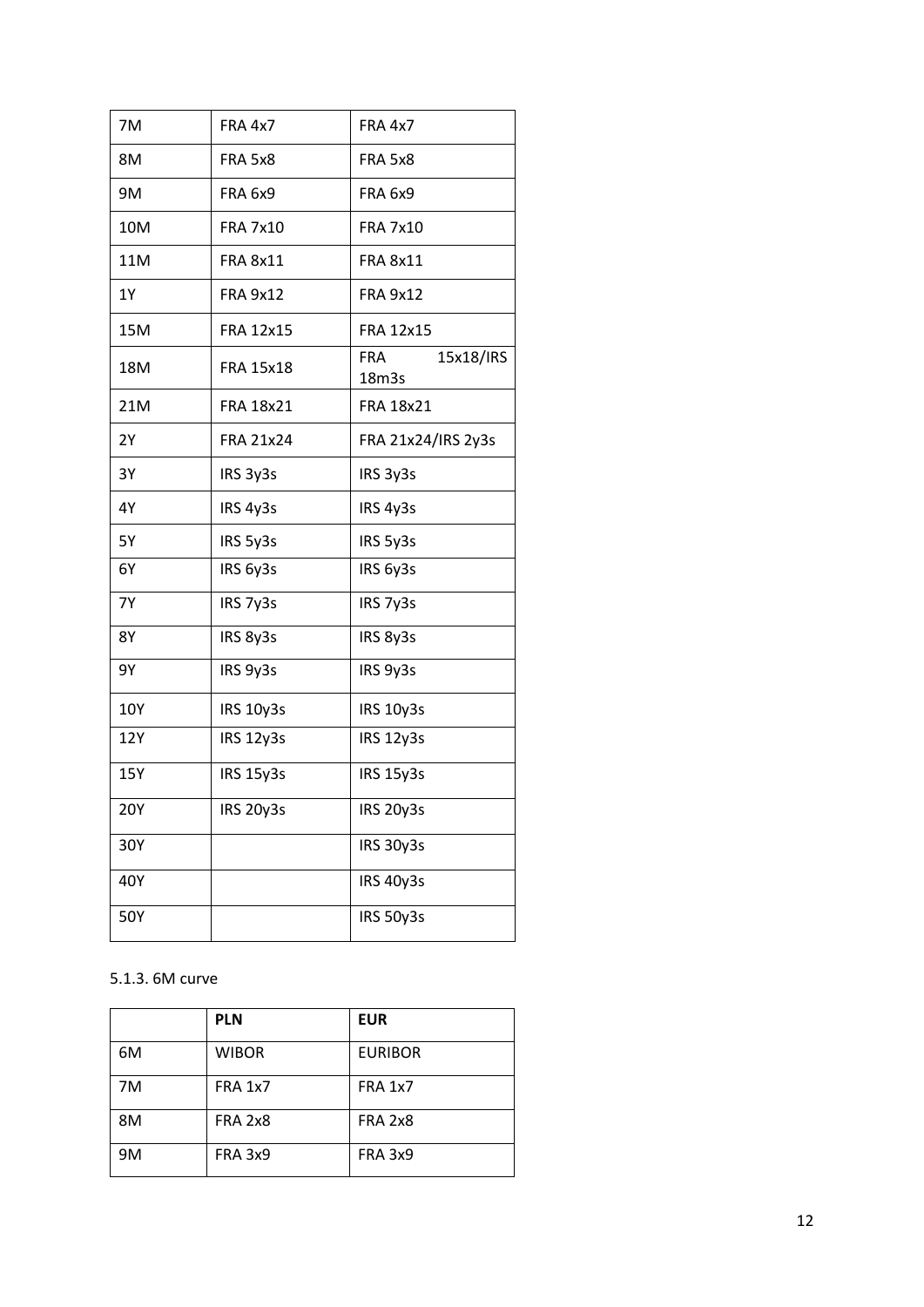| 10M        | <b>FRA 4x10</b>  | <b>FRA 4x10</b>  |
|------------|------------------|------------------|
| 11M        | <b>FRA 5x11</b>  | <b>FRA 5x11</b>  |
| <b>1Y</b>  | <b>FRA 6x12</b>  | <b>FRA 6x12</b>  |
| 18M        | <b>FRA 12x18</b> | <b>FRA 12x18</b> |
| 2Y         | <b>FRA 18x24</b> | FRA 18x24        |
| 3Y         | IRS 3y6s         | IRS 3y6s         |
| 4Y         | IRS 4y6s         | IRS 4y6s         |
| <b>5Y</b>  | IRS 5y6s         | IRS 5y6s         |
| 6Y         | IRS 6y6s         | IRS 6y6s         |
| <b>7Y</b>  | IRS 7y6s         | IRS 7y6s         |
| 8Y         | IRS 8y6s         | IRS 8y6s         |
| 9Υ         | IRS 9y6s         | IRS 9y6s         |
| 10Y        | <b>IRS 10y6s</b> | IRS 10y6s        |
| 12Y        | <b>IRS 12y6s</b> | <b>IRS 12y6s</b> |
| 15Y        | <b>IRS 15y6s</b> | <b>IRS 15y6s</b> |
| <b>20Y</b> | IRS 20y6s        | <b>IRS 20y6s</b> |
| 30Y        |                  | <b>IRS 30y6s</b> |
| 40Y        |                  | IRS 40y6s        |
| 50Y        |                  | IRS 50y6s        |

# 5.1.4 OIS curve

|     | <b>PLN</b>         | <b>EUR</b>         |
|-----|--------------------|--------------------|
| O/N | POLONIA (index)    | <b>EONIA</b>       |
| 1W  | OIS <sub>1W</sub>  | OIS 1W             |
| 2W  | OIS <sub>2W</sub>  | OIS <sub>2W</sub>  |
| 3W  | OIS <sub>3</sub> W | OIS <sub>3</sub> W |
| 1M  | OIS 1M             | OIS 1M             |
| 3M  | OIS <sub>3M</sub>  | OIS <sub>3M</sub>  |
| 6M  | OIS <sub>6M</sub>  | OIS <sub>6M</sub>  |
| 9M  | OIS 9M             | OIS 9M             |
| 1Y  | <b>OIS 1Y</b>      | <b>OIS 1Y</b>      |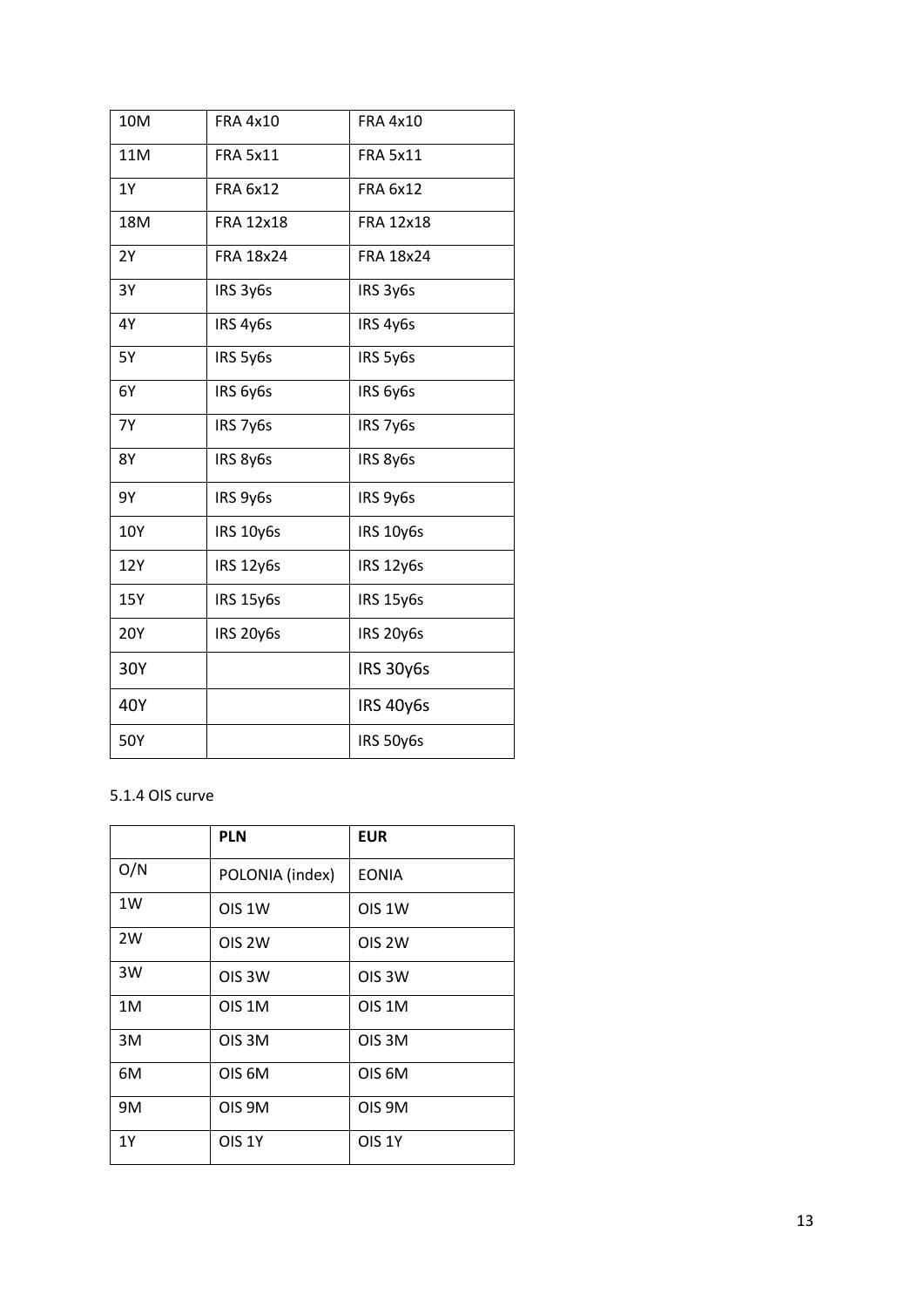| 15M        | <b>OIS 15M</b>    |
|------------|-------------------|
| 18M        | <b>OIS 18M</b>    |
| 21M        | <b>OIS 21M</b>    |
| 2Y         | OIS <sub>2Y</sub> |
| 3Y         | OIS <sub>3Y</sub> |
| 4Y         | OIS <sub>4Y</sub> |
| 5Y         | OIS <sub>5Y</sub> |
| 6Y         | OIS <sub>6Y</sub> |
| <b>7Y</b>  | OIS <sub>7Y</sub> |
| <b>8Y</b>  | OIS <sub>8Y</sub> |
| 9Υ         | OIS <sub>9Y</sub> |
| 10Y        | <b>OIS 10Y</b>    |
| 15Y        | <b>OIS 15Y</b>    |
| <b>20Y</b> | <b>OIS 20Y</b>    |
| 30Y        | OIS30Y            |
| 50Y        | <b>OIS 50Y</b>    |

# **5.2 Discount rate curves**

# 5.2.1 PLN curve

| O/N       | POLONIA (index)    |
|-----------|--------------------|
| 1W        | OIS <sub>1W</sub>  |
| 2W        | OIS <sub>2W</sub>  |
| 3W        | OIS <sub>3</sub> W |
| 1M        | OIS 1M             |
| 3M        | OIS <sub>3M</sub>  |
| 6M        | OIS <sub>6M</sub>  |
| 9M        | OIS 9M             |
| <b>1Y</b> | OIS <sub>1Y</sub>  |
| 2Y        | IRS 2y1s           |
| 3Y        | IRS 3y1s           |
| 4Y        | IRS 4y3s           |